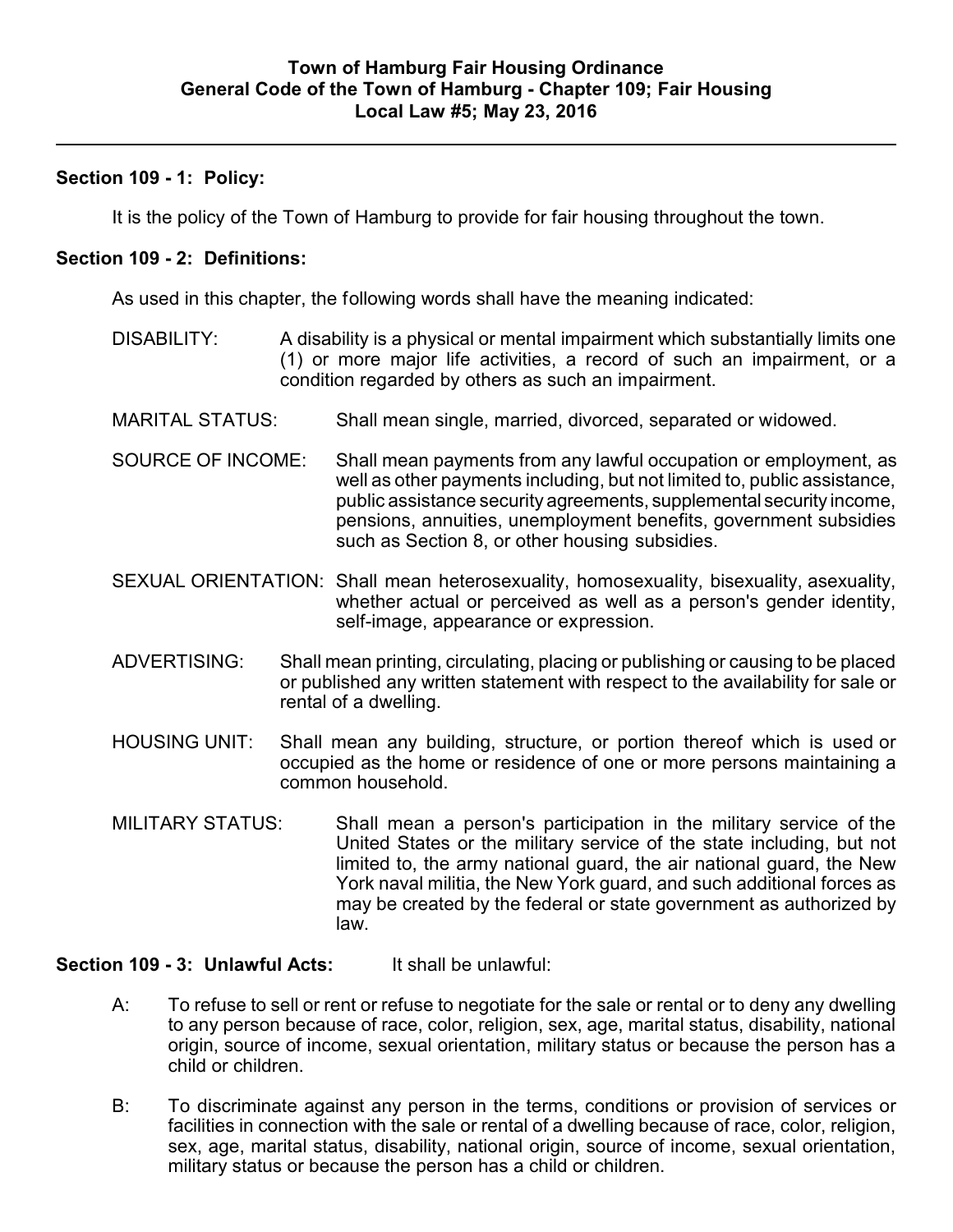- C: To induce or attempt to induce any person to sell or rent any dwelling by representations regarding the entry into the neighborhood of a person or persons of a particular race, color, religion, sex, age, marital status, disability, national origin, source of income, sexual orientation, military status or because the person has a child or children.
- D: For a person offering residential property for sale or rent or anyone acting on behalf of such a person to print or circulate or cause to be printed or circulated any statement, advertisement or publication or to use any form of application for the sale or rental of a dwelling or to make any record or inquiry in connection with the sale or rental of a dwelling which expresses, directly or indirectly any limitation, specification or discrimination as to race, color, religion, sex, age, marital status, disability, national origin, source of income, sexual orientation, military status or because the person has a child or children.

For purposes of this chapter, discrimination shall include (I) a refusal to permit, at the expense of a disabled person, reasonable modifications of existing premises occupied or to be occupied by such a person if such modifications may be necessary to afford such person full enjoyment of the premises (except that, in the case of rental, the landlord may where it reasonable to do so, condition permission for a modification on the renter agreeing to restore the interior of the premises to the condition that existed before the modification, reasonable wear and tear excepted), and (ii) a refusal to make reasonable accommodations in the rules, policies, practices or services when such accommodation may be necessary to afford such person equal opportunity to use and enjoy a dwelling.

#### **Section 109 - 4: Applicability:**

This chapter shall apply to all residential structures located within the Town as well as land zoned for residential uses.

#### **Section 109 - 5: Exemptions:**

- A) The prohibitions of this chapter shall not apply to a religious institution or organization limiting the sale, rental or occupancy of dwellings which it owns or operates to persons of the same religion or giving preference to such persons, unless membership in such religion is restricted on account of race, color, religion, sex, age, marital status, disability, national origin, source of income, sexual orientation, military status or because the person has a child or children.
- B) The prohibitions of this chapter against discrimination because of sex shall not apply to a residential building owned by a public body or private institution or organization and maintained, in whole or part, for the exclusive use of one (1) sex.
- C) The prohibitions of this chapter shall not apply to:
	- 1) The rental of a housing accommodation in a building which contains housing accommodations for not more than two families living independently of each other, if the owner or members of his immediate family reside in one of such housing accommodations and the rental has occurred without advertising;
	- 2) To the restriction of all rooms in a housing accommodation to individuals of the same sex;

or

- 3) To the rental of rooms in a housing accommodation if such rental is by the occupant of the housing accommodation or the owner of the housing accommodation and he or members of his family reside in such housing accommodation.
- 4) Solely with respect to age to the restriction of the sale, rental or lease of housing accommodations exclusively to persons fifty-five (55) years of age or older.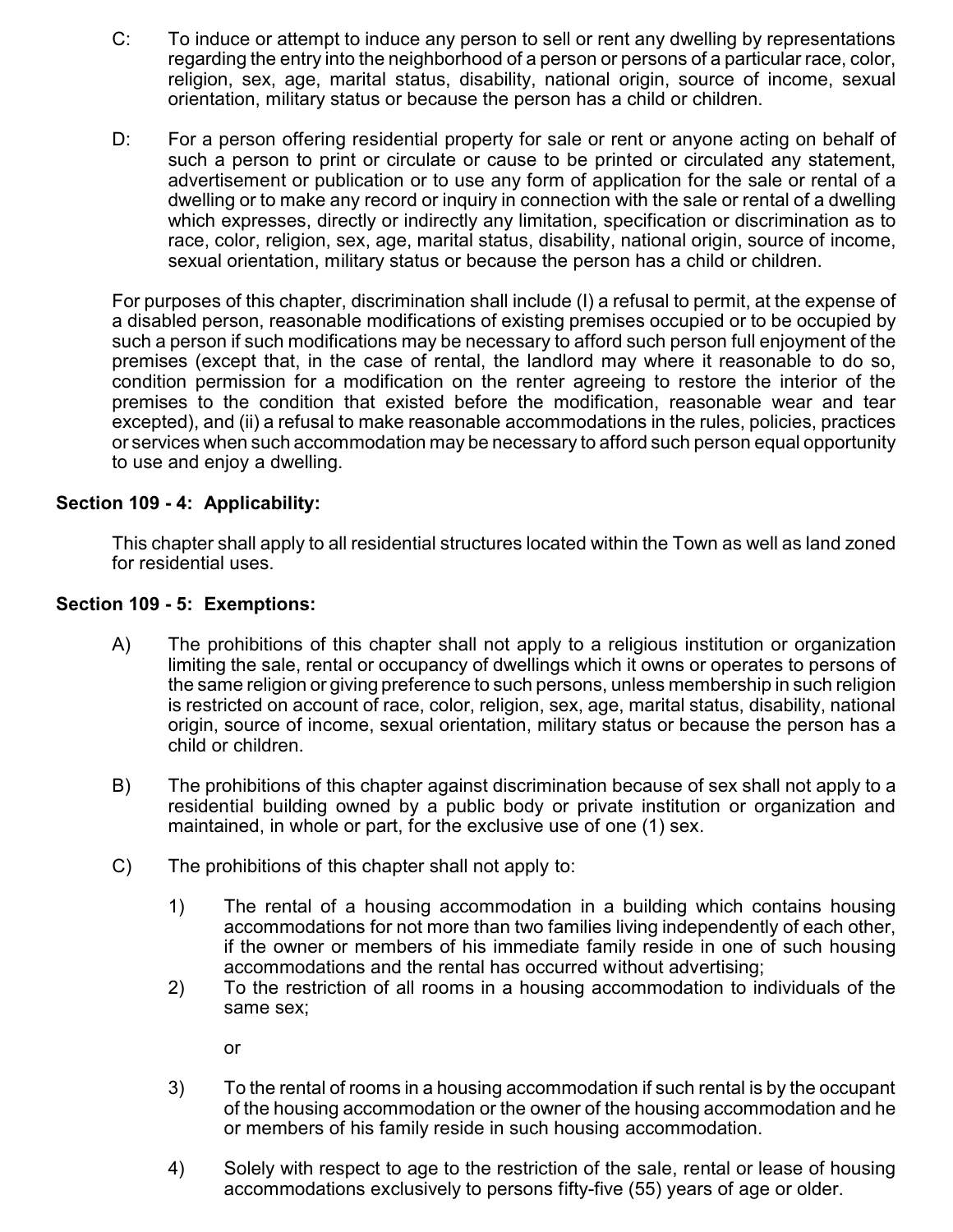# **Section 109 - 6: Enforcement:**

- A) Filing of complaints:
	- 1) The Town shall receive and investigate complaints under this chapter. The Supervisor shall designate the Director of Community Development of the Town to perform the function contained in this section and may also designate a not-for-profit fair housing organization to either assist the Director of Community Development in conducting investigations or to complete said function and investigations.
	- 2) Any person or organization, whether or not an aggrieved party, may file with the Supervisor's designee a complaint of a violation of this chapter.
	- 3) The Supervisor's designee may investigate individual instances and patterns of conduct prohibited by this chapter, even without a complaint from another person or organization, and may initiate complaints in connection therewith.
- B) Investigation: The Supervisor's designee shall notify the accused party, in writing, within thirty (30) days of the filing of any complaint. The designee shall make a prompt investigation in connection with the complaint and within one hundred (100) days after the complaint is filed, determine whether the Town has jurisdiction and, if so, whether there is probable cause to believe that the person named in the complaint (hereinafter referred to as the respondent), has engaged or is engaging in an unlawful discriminatory practice. If, during or after the investigation, the designee believes that appropriate action to preserve the status quo or to prevent irreparable harm is advisable, the designee shall advise the Town Attorney, in writing, to bring immediately in the name of the Town, any action necessary to preserve such status quo or to prevent such harm, including the seeking of temporary restraining orders and preliminary injunctions.
- C) Action: If, at the conclusion of the investigation, the Supervisor's designee shall determine that there is probable cause to credit the allegation of the complaint, the designee shall certify the matter to the Town Attorney, who shall institute proceedings in the name of the Town. In the event of a conflict of interest between Town personnel and the respondent(s), the Supervisor's designee may refer the matter to outside counsel providing notice to interested parties within 30 days of the date upon which the conflict was determined.
- D) Conciliation: If, in the judgment of the Supervisor's designee, a conciliation agreement would satisfactorily resolve the complaint, he/she shall seek to facilitate such an agreement which may include provisions requiring the respondent to refrain from unlawful discriminatory practices and pay such compensation and/or perform affirmative relief as is agreed upon by the parties. Conciliation agreements shall not be subject to confidentiality.

# **Section 109 - 7: Penalties for offenses:**

- A) Any person found to have violated any provision of this chapter shall be subject to the following:
	- 1) A fine of not more than five-thousand dollars (\$5,000) for the first violation and not more than ten thousand dollars (\$10,000) for a respondent adjudged to have committed any prior discriminatory housing practice. The Town may choose to designate a portion of any recovery to further the purposes of this chapter.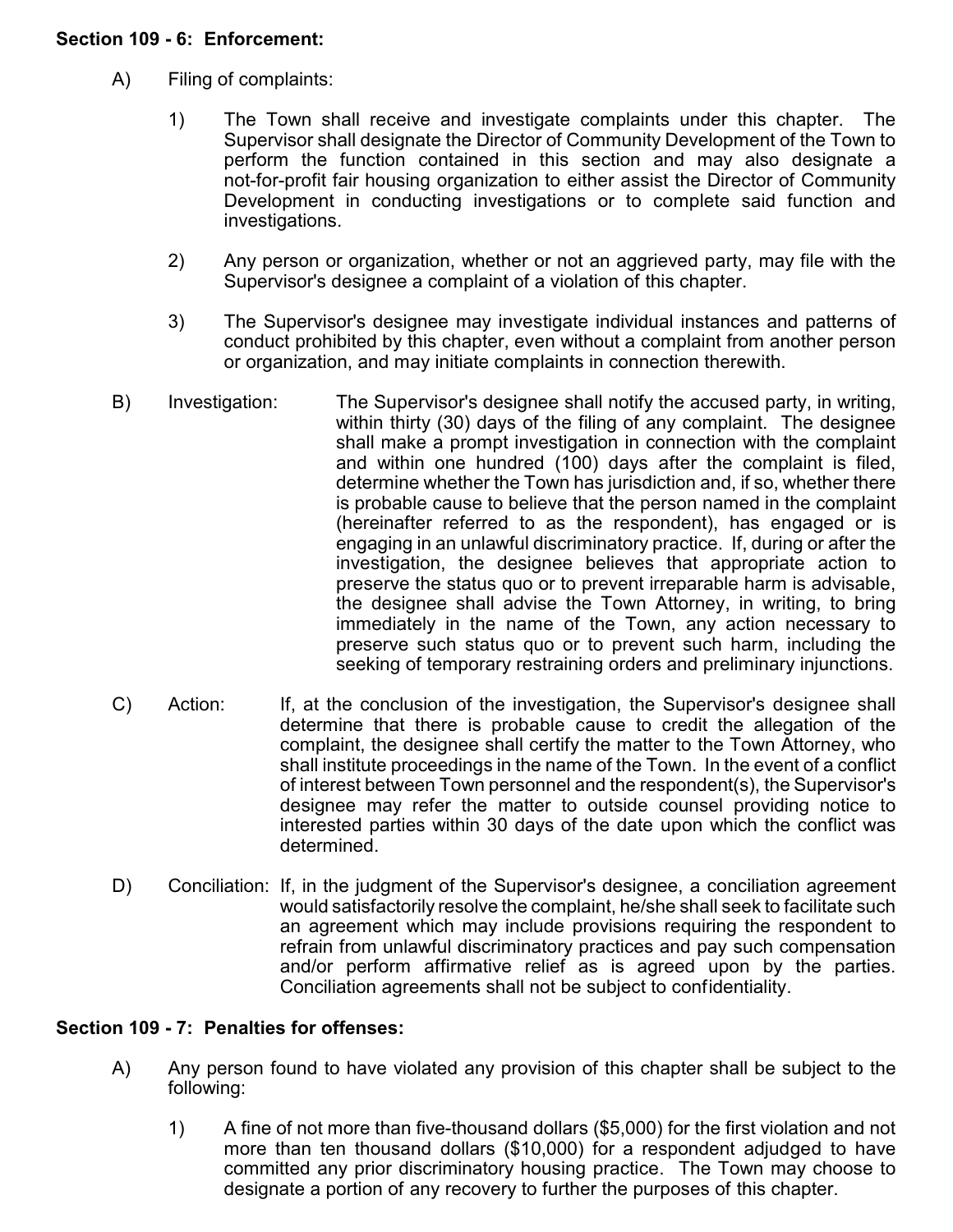- 2) Revocation or suspension of any license or permit necessary for the operation of the dwelling unit in question.
- 3) Costs, expenses and disbursements incurred by the Town, necessary to obtain complete compliance by the respondent with the chapter; and/or restraining orders and temporary or permanent injunctions necessary to obtain complete compliance with this chapter.
- 4) Each day a violation continues shall constitute a separate violation of this chapter.
- 5) The Town Attorney may institute criminal action to punish a violation of this chapter by imprisonment for a term not exceeding thirty (30) days if the above proceeding does not result in compliance with this chapter.
- 6) The Town may choose to designate a portion of the penalties recovered to the further the purposes of this chapter, including: further public information; the engagement of a fair housing agency or agencies to further promote fair housing activities within the Town; the participation by the Town in/with any other organization whose principal goal is to provide fair housing and/or housing counseling activities; the offset of any fees and/or expenses originated with the pursuit of this chapter.

# **Section 109 - 8: Court action:**

Any person claiming to be aggrieved by an unlawful discriminatory practice as defined by Section 109-A-3 of this chapter, shall have a cause of action in any court of competent jurisdiction within one (1) year from the date of the occurrence for damages and such other remedies as may be appropriate. The Court may:

- A) Award actual damages, including by not limited to mental anguish, embarrassment and humiliation;
- B) Award punitive damages;
- C) Award reasonable attorney's fees in the case of a prevailing plaintiff;; and/or
- D) Grant as relief it deems appropriate any permanent or temporary injunction, temporary restraining order or other order. No bond shall be required prior to the issuance of injunctive relief.

#### **Section 109 - 9: Other remedies:**

Nothing in this chapter shall be construed to limit the rights of the complainant to pursue, at any time prior to or after the filing of a complaint, any other remedies which the complainant may have under the law of any state, the United States or any jurisdiction. Pursuit of one (1) or more remedies available under this chapter shall not preclude the pursuit of any other remedy available under this chapter.

#### **Section 109 - 10: Education and promotion of fair housing goals:**

Immediately after the enactment of this chapter, the Town shall commence educational activities which will explain the law and help to promote the Town's fair housing goals. Such activities shall continue while this chapter remains in force.

A) Housing providers or real estate brokers located within the Town selling or renting twenty (20) or more dwelling units within a calendar year shall formulate an Affirmative Fair Housing Marketing Plan, which must be filed with the Director of Community Development or his designee. At minimum, such Affirmative Fair Housing Marketing Plan shall include: